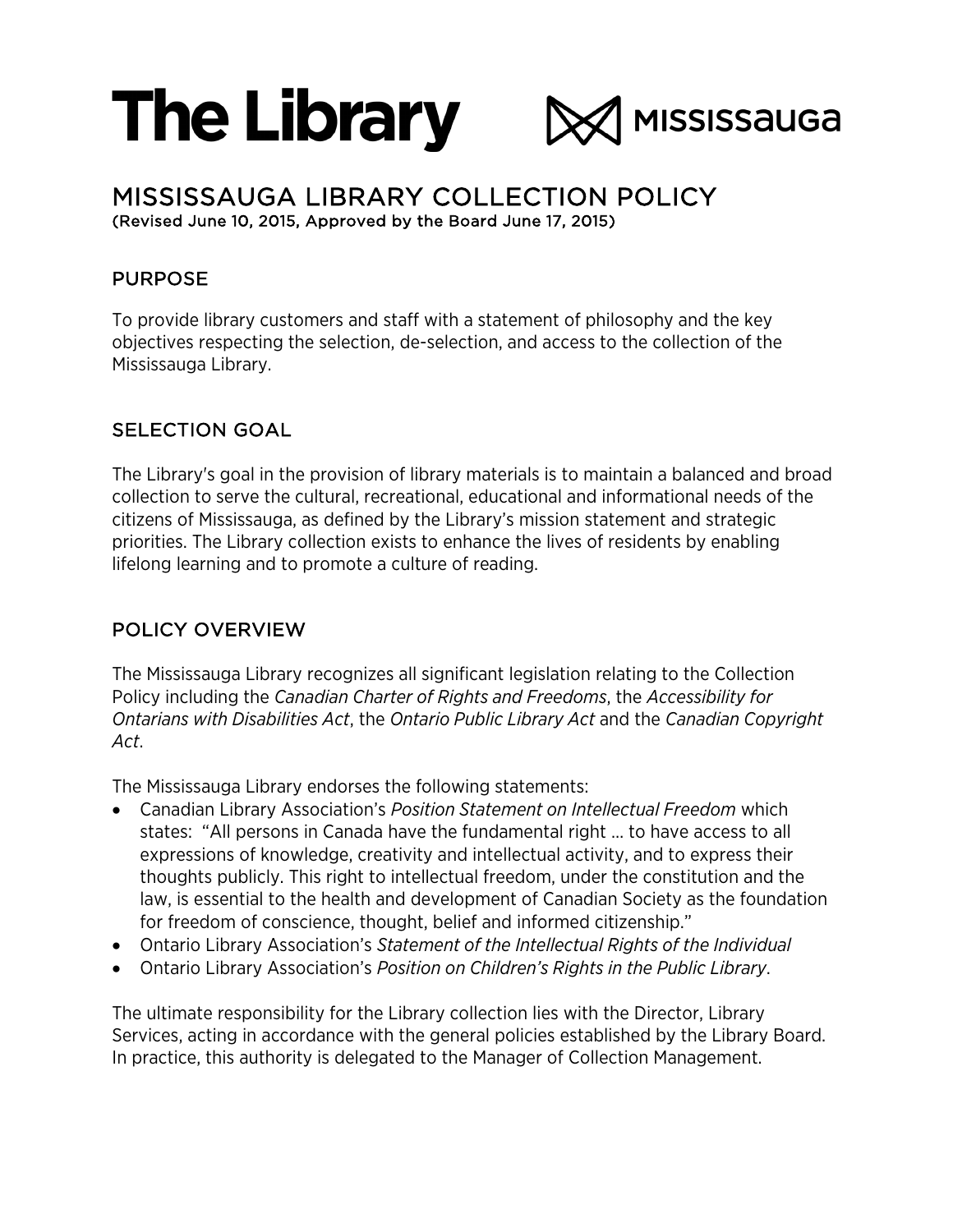# COLLECTION SCOPE

The Collection Policy applies to all formats including print, non-print, audio-visual and electronic materials. The focus of the collection is on new and recently published works. Emerging formats and technologies may be added and declining ones retired where appropriate and given available resources.

- The Library recognizes the need to provide information in both of Canada's official languages and will provide informational and recreational materials in the French language. Junior material will be collected to support children in French immersion program.
- The Library will provide materials in those languages for which there is evident demand.
- The Library acknowledges the responsibility for the maintenance of a collection of local history material. Rare, out-of-print, and non-print materials, as well as recent publications relating to the development of Mississauga, will be collected.
- Selection is influenced by the existence of other local specialized resources. It is not effective to duplicate specialized material for which there are only occasional demands. The Library's interlibrary loan services may be used to fill these needs.
- Materials whose subject treatment goes beyond the university undergraduate level will, in most cases, not be considered appropriate to the goals of the Library's collection unless they are the only materials available to meet community demand.
- The Library does not attempt to purchase textbooks or other resources used in schools, colleges and universities, except when they provide the best coverage in a subject and are also useful to the general public.

# COLLECTION ACCESS

The Mississauga Library recognizes that the ultimate right and responsibility for the choice and use of materials rests with the individual user.

- Films rated "R" or "18A" by Ontario Film Review Board and Games rated "M" by the Entertainment Software Rating Board are limited to customers 18 years of age or older.
- Responsibility for children's use of materials rests with their parents and legal guardians. The Library believes in the freedom of the individual and the right and obligation of parents to develop, to interpret and to enforce their own code of acceptable conduct upon their own household. No materials are excluded from selection solely because they may come into the possession of a child.

# EVALUATION OF MATERIALS

To build and to maintain the Library's collection, materials must be measured by objective quality guidelines. All acquisitions, whether purchased or donated, are considered in terms of the following standards which include relevance, quality and timeliness. Suggestions for purchase from customers are welcome and will be evaluated using the same selection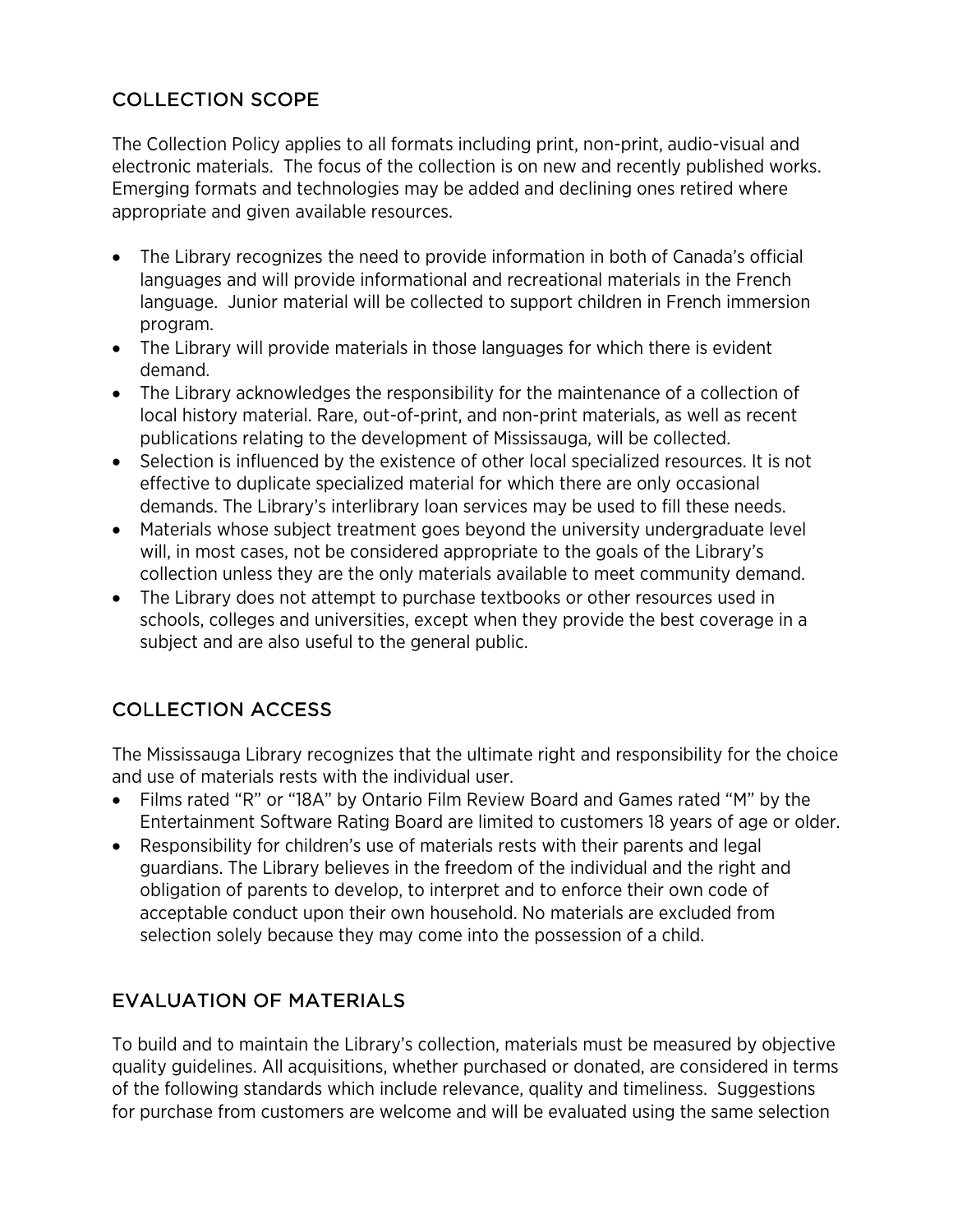criteria. When judging the quality of materials, several standards and combinations of standards may be used, as some materials may be judged primarily on artistic merit, scholarship, value as human documents, or their ability to satisfy the information needs of the community.

The Library will provide a comprehensive collection of materials pertaining to human sexuality without discriminating by sexual preference.

Legal, medical and other professional materials will be acquired only to the extent that they are useful to the layman.

The Library does not cater to nor discriminate against any religion. Selection is made on the basis of the authoritativeness of the presentation of creed, history or philosophy, and manner in presenting a way of life. It should be understood that there may be limitations to the number of books selected to represent any religion, group or sect.

The Library has a particular interest in local history and in works by local authors, illustrators and artists, but is not under any obligation to add to its collection everything about the area or produced by local authors, illustrators or artists.

All materials, whether purchased or donated, will be evaluated using the same criteria. An item need not meet all the criteria in order to be acceptable. If there is considerable topical interest in the subject and a manifest public desire to read and judge the book first-hand, a title may be included which is not considered accurate, according to expert opinion. No item is automatically included or excluded from the library collection only because it contains frank or coarse language or deals with controversial topics.

The Library cannot accept imposed conditions relating to any item after its acceptance.

#### Items are selected:

- To satisfy the recreational reading, listening, viewing and interactive needs for customers of differing tastes, interests and purposes
- To enrich human understanding by presenting subjects and issues informatively and objectively
- To educate by providing basic factual information in as broad a base as possible
- To collect and preserve materials which illustrate the growth and development of the City of Mississauga, celebrate its history and heritage or which pertain in whole or in part to activities within the geographic boundaries of the City of Mississauga

#### Criteria for selection:

- Suitability of physical and digital form for library use
- Relation to existing collection and other items on a subject
- Accessibility of items in other libraries, for free via the internet, or from other easily and freely accessible resources
- Interests and composition of the community
- Popular or anticipated demand and current trends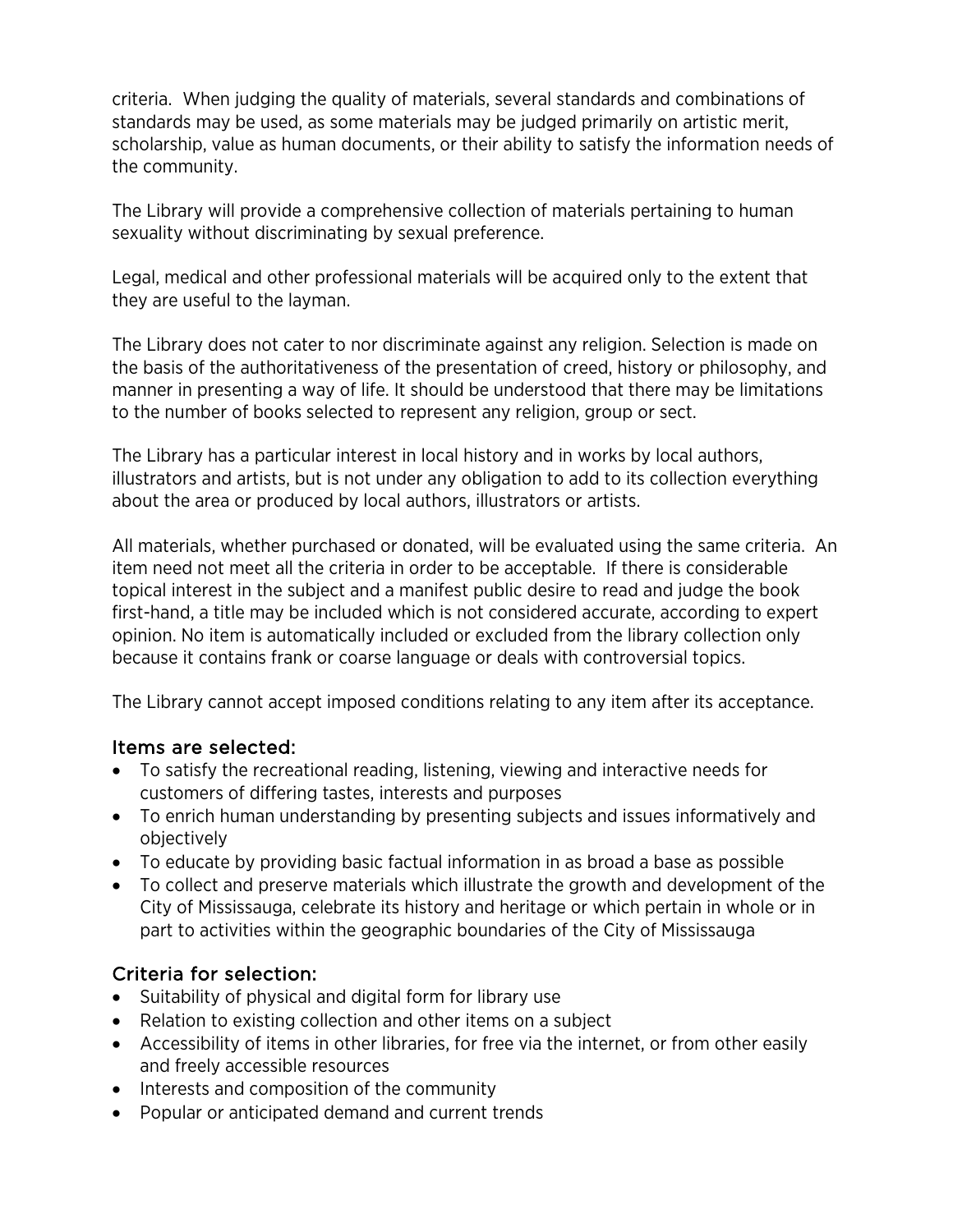- Attention of critics, reviewers, and the public
- Quality, clarity, comprehensiveness and accuracy of the work
- Reputation, skill, competence and purpose of the originator of the work
- Special value as a contribution to social questions and problems of continuing or topical interest
- Timeliness or permanence of the work
- Availability of funds and space
- Balance of viewpoints in the collection including those considered extreme or minority

# RECONSIDERATION OF MATERIALS

Mississauga Library System acknowledges that original, critical, unconventional, and even controversial ideas are essential to a democratic society and the enrichment of human understanding. The presence of any material in the Library's collection does not indicate an endorsement of its content or viewpoint.

The Library does not keep, acquire or purchase material that Canadian courts have found to be obscene, hate propaganda or seditious.

No materials are excluded because of the race, ancestry, place of origin, colour, citizenship, creed, marital status, disability, and sexual orientation.

Selection of items cannot be influenced by any anticipated approval or disapproval of its intellectual content by sectors of the community. While people have the right to reject for themselves items of which they do not approve, they do not have the right to restrict the freedom of others.

If a customer feels that an item in the collection falls outside the criteria outlined in this policy, they are invited to complete a *Request for Reconsideration of Materials* form.

# COLLECTION MAINTENANCE

Selected materials are regularly assessed for their condition, accuracy, currency and usage, within the context of the Library's collection and their relevance to Library customers. The withdrawal of materials from the collection is conducted by knowledgeable staff and according to written guidelines, as a necessary means to maintain the vitality, size and scope of the collection. Material of local historical importance and interest is retained where the content has enduring worth to the community.